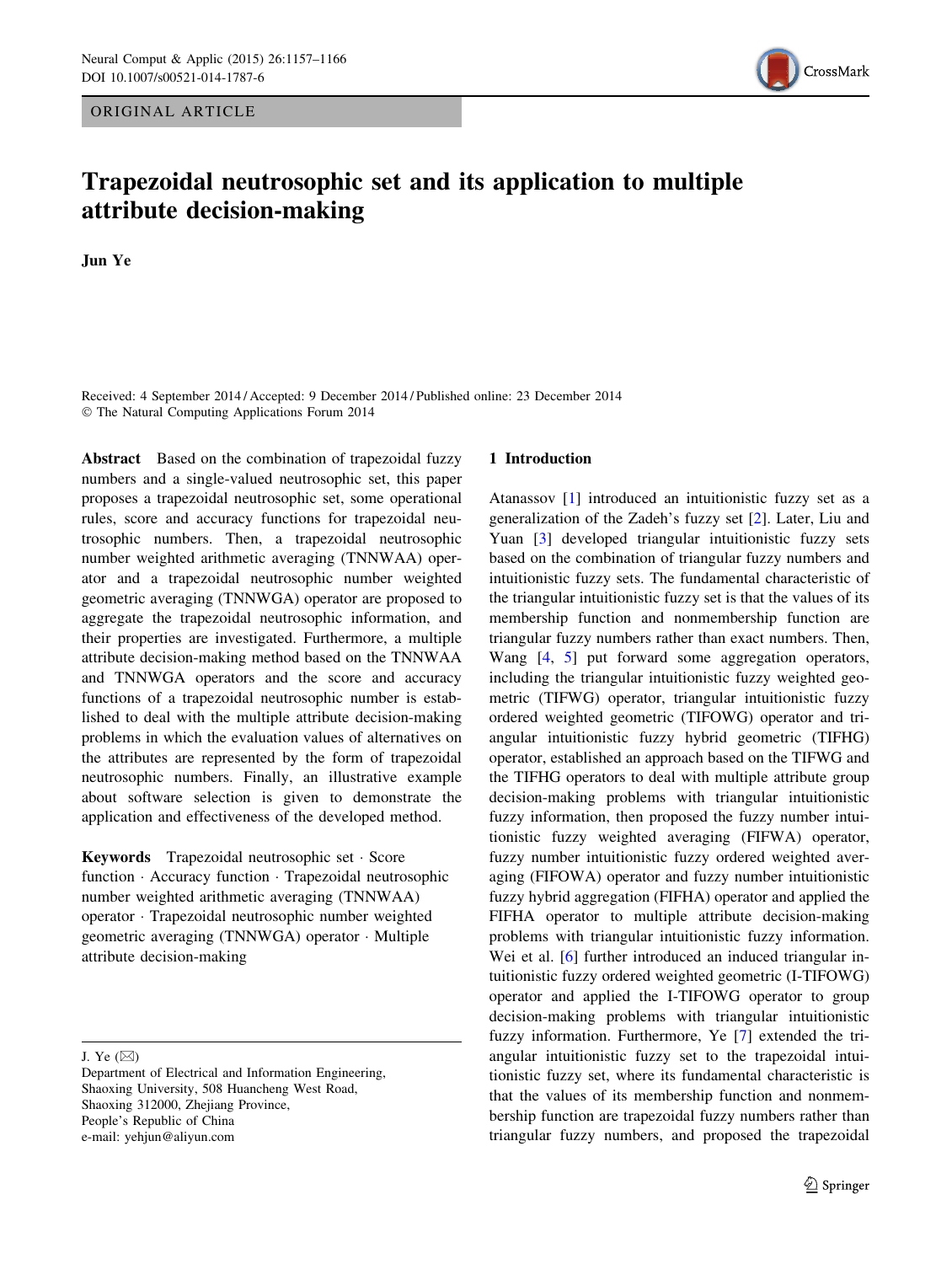intuitionistic fuzzy prioritized weighted averaging (TIF-PWA) operator and trapezoidal intuitionistic fuzzy prioritized weighted geometric (TIFPWG) operator and their multicriteria decision-making method, in which the criteria are in different priority level.

Recently, Wang et al. [[8\]](#page-9-0) introduced a single-valued neutrosophic set, which is a subclass of a neutrosophic set presented by Smarandache [\[9](#page-9-0)], as a generalization of the classic set, fuzzy set and intuitionistic fuzzy set. The single-valued neutrosophic set can independently express truth-membership degree, indeterminacy-membership degree and falsity-membership degree and deal with incomplete, indeterminate and inconsistent information. All the factors described by the single-valued neutrosophic set are very suitable for human thinking due to the imperfection of knowledge that human receives or observes from the external world. For example, for a given proposition ''Movie X would be hit,'' in this situation human brain certainly cannot generate precise answers in terms of yes or no, as indeterminacy is the sector of unawareness of a proposition's value between truth and falsehood. Obviously, the neutrosophic components are best fit in the representation of indeterminacy and inconsistent information, while the intuitionistic fuzzy set cannot represent and handle indeterminacy and inconsistent information. Hence, the single-valued neutrosophic set has been a rapid development and a wide range of applications [\[10](#page-9-0), [11](#page-9-0)].

However, we can see that the trapezoidal fuzzy number and the single-valued neutrosophic set are very useful tools to deal with incomplete, indeterminacy and inconsistent information. Therefore, based on the combination of the trapezoidal fuzzy number and the single-valued neutrosophic set, the purposes of this paper are as follows: (1) to propose a trapezoidal neutrosophic set as the extension of the trapezoidal intuitionistic fuzzy set and the score and accuracy functions of a trapezoidal neutrosophic set, (2) to develop a trapezoidal neutrosophic number weighted arithmetic averaging (TNNWAA) operator and a trapezoidal neutrosophic number weighted geometric averaging (TNNWGA) operator and (3) to establish a trapezoidal neutrosophic multiple attribute decision-making method. To do so, the remainder of this paper is organized as follows. Section 2 introduces some basic concepts related to trapezoidal intuitionistic fuzzy sets and single-valued neutrosophic sets. Section [3](#page-2-0) proposes a trapezoidal neutrosophic set as a generalization of a trapezoidal intuitionistic fuzzy set, some operational rules of trapezoidal neutrosophic numbers, and the score and accuracy functions of a trapezoidal neutrosophic number. In Sect. [4](#page-3-0), the TNNWAA and TNNWGA operators are proposed to aggregate trapezoidal neutrosophic information and their properties are investigated. Section [5](#page-7-0) develops a multiple

attribute decision-making method with trapezoidal neutrosophic information based on the TNNWAA and TNNWGA operators and the score and accuracy functions of a trapezoidal neutrosophic number. In Sect. [6,](#page-7-0) an illustrative example is provided to demonstrate the application and effectiveness of the developed method. Conclusions and future work are given in Sect. [7](#page-9-0).

## 2 Preliminaries

## 2.1 Some concepts of trapezoidal intuitionistic fuzzy sets

In this section, we shortly describe some concepts of trapezoidal intuitionistic fuzzy sets, which are preferred in practice, and the score function and accuracy function of a trapezoidal intuitionistic fuzzy number.

As a generalization of a triangular intuitionistic fuzzy set, Ye [\[7\]](#page-9-0) introduced a trapezoidal intuitionistic fuzzy set and gave its definition.

**Definition 1** [[7\]](#page-9-0). Let  $X$  be a universe of discourse, a trapezoidal intuitionistic fuzzy set  $\tilde{A}$  in X is defined as

$$
\tilde{A} = \{ \langle x, \mu_{\tilde{A}}(x), v_{\tilde{A}}(x) \rangle | x \in X \},\
$$

where  $\mu_{\tilde{A}}(x) \subset [0, 1]$  and  $\nu_{\tilde{A}}(x) \subset [0, 1]$  are two trapezoidal fuzzy numbers  $\mu_{\tilde{A}}(x) = \left(\mu_{\tilde{A}}^1(x), \mu_{\tilde{A}}^2(x), \mu_{\tilde{A}}^3(x), \mu_{\tilde{A}}^4(x)\right)$  $(\mu_{\tilde{\lambda}}^1(x), \mu_{\tilde{\lambda}}^2(x), \mu_{\tilde{\lambda}}^3(x), \mu_{\tilde{\lambda}}^4(x))$ :  $X \to [0, 1]$  and  $v_{\tilde{A}}(x) = \left(v_{\tilde{A}}^1(x), v_{\tilde{A}}^2(x), v_{\tilde{A}}^3(x), v_{\tilde{A}}^4(x)\right)$  $\left(v_{\tilde{\lambda}}^1(x), v_{\tilde{\lambda}}^2(x), v_{\tilde{\lambda}}^3(x), v_{\tilde{\lambda}}^4(x)\right) : X \to$ [0, 1] with the condition  $0 \leq \mu_{\tilde{A}}^4(x) + v_{\tilde{A}}^4(x) \leq 1, \quad x \in X.$ 

For convenience, let  $\mu_{\tilde{A}}(x) = (a, b, c, d)$  and  $\nu_{\tilde{A}}(x) =$  $(l, m, n, p)$  be two trapezoidal fuzzy numbers, thus a trapezoidal intuitionistic fuzzy number can be denoted by  $\tilde{a} = \langle (a, b, c, d), (l, m, n, p) \rangle$ , which is basic element in a trapezoidal intuitionistic fuzzy set.

If  $b = c$  and  $m = n$  hold in a trapezoidal intuitionistic fuzzy number  $\tilde{a}$ , it reduces to the triangular intuitionistic fuzzy number, which is a special case of the trapezoidal intuitionistic fuzzy number.

**Definition** 2 [\[7](#page-9-0)]. Let  $\tilde{a}_1 = \langle (a_1, b_1, c_1, d_1), (l_1, m_1, d_1) \rangle$  $(n_1, p_1)$  and  $\tilde{a}_2 = \langle (a_2, b_2, c_2, d_2), (l_2, m_2, n_2, p_2) \rangle$  be two trapezoidal intuitionistic fuzzy numbers. Then there are the following operational rules:

- 1.  $\tilde{a}_1 \oplus \tilde{a}_2 = \langle (a_1 + a_2 a_1 a_2, b_1 + b_2 b_1 b_2, c_1 + c_2 b_2 b_2 \rangle$  $c_1c_2, d_1 + d_2 - d_1d_2$ ,  $(l_1l_2, m_1m_2, n_1n_2, p_1p_2)$
- 2.  $\tilde{a}_1 \otimes \tilde{a}_2 = \langle (a_1a_2, b_1b_2, c_1c_2, d_1d_2), (l_1 + l_2 l_1l_2, m_1 + l_2d_2 \rangle \rangle$  $m_2 - m_1 m_2, n_1 + n_2 - n_1 n_2, p_1 + p_2 - p_1 p_2$ );
- 3.  $\lambda \tilde{a}_1 = \left\langle \left( 1 (1 a_1)^{\lambda} \right) \right\rangle$  $\sqrt{(1-(1-a_1)^{\lambda}, 1-(1-b_1)^{\lambda}, 1-(1-c_1)^{\lambda})}$  $1 - (1 - d_1)^{\lambda}$ ,  $(l_1^{\lambda}, m_1^{\lambda}, n_1^{\lambda} p_1^{\lambda})$ ,  $\lambda > 0$ ;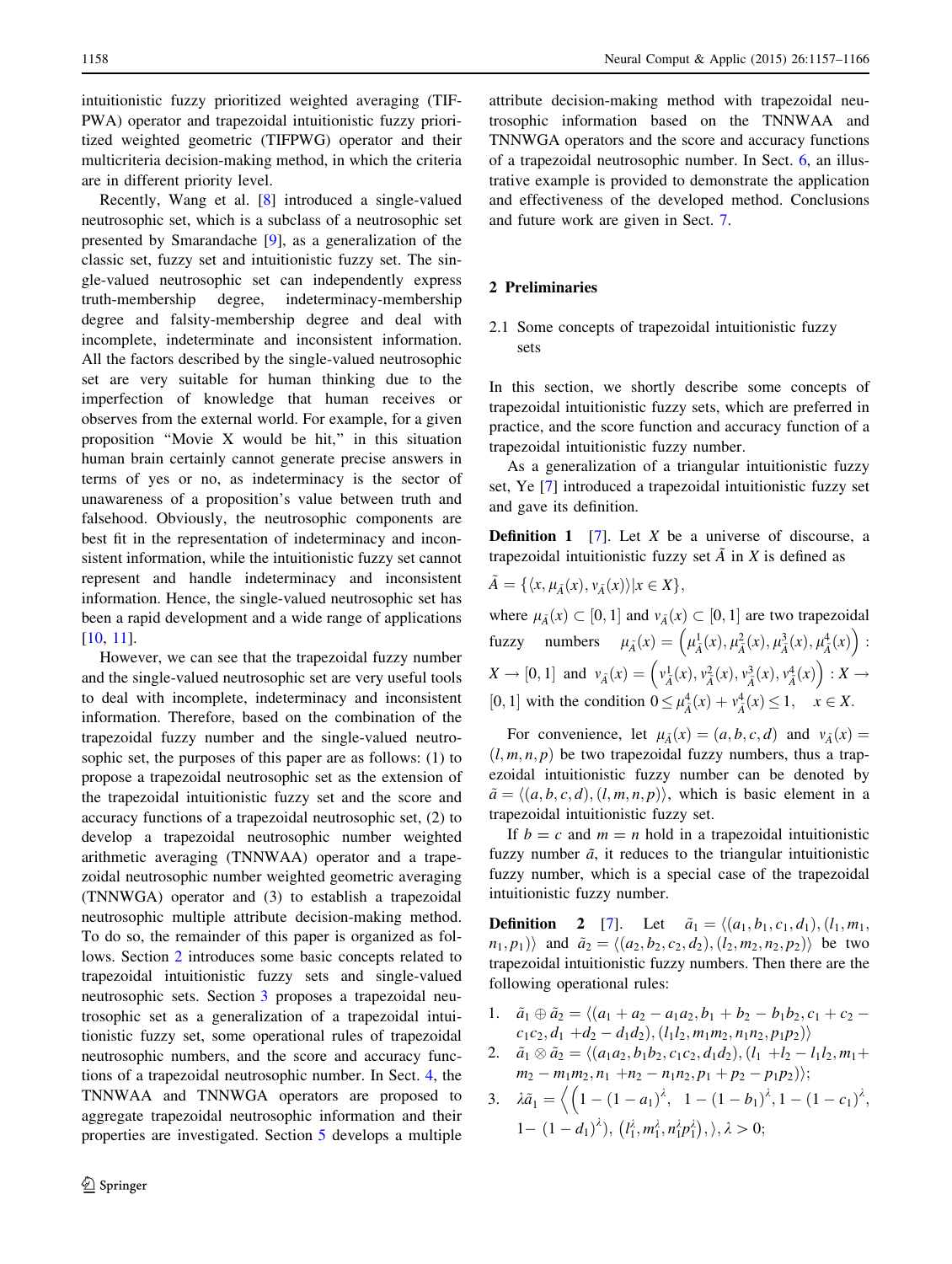<span id="page-2-0"></span>4. 
$$
\tilde{a}_1^{\lambda} = \langle (a_1^{\lambda}, b_1^{\lambda}, c_1^{\lambda}, d_1^{\lambda}), (1 - (1 - l_1)^{\lambda}, 1 - (1 - m_1)^{\lambda}, 1 - (1 - n_1)^{\lambda}, 1 - (1 - p_1)^{\lambda}) \rangle, \lambda \ge 0
$$

**Definition 3** [\[7](#page-9-0)]. Let  $\tilde{a} = \langle (a, b, c, d), (l, m, n, p) \rangle$  be a trapezoidal intuitionistic fuzzy number. Then a score function of a trapezoidal intuitionistic fuzzy number can be defined by

$$
s(\tilde{a}) = \frac{a+b+c+d}{4} - \frac{l+m+n+p}{4}, s(\tilde{a}) \in [-1,1],
$$
 (1)

where the larger the value of  $s(\tilde{a})$ , the bigger the trapezoidal intuitionistic fuzzy number  $\tilde{a}$ . Especially when  $b = c$  and  $m = n$  in a trapezoidal intuitionistic fuzzy number  $\tilde{a}$ , Eq. (1) reduces to the score function of the triangular intuitionistic fuzzy number, which is a special case of  $s(\tilde{a})$ .

**Definition 4** [[7](#page-9-0)] Let  $\tilde{a} = \langle (a, b, c, d), (l, m, n, p) \rangle$  be a trapezoidal intuitionistic fuzzy number. Then an accuracy function of a trapezoidal intuitionistic fuzzy number can be defined by

$$
h(\tilde{a}) = \frac{a+b+c+d}{4} + \frac{l+m+n+p}{4}, h(\tilde{a}) \in [0,1], \quad (2)
$$

where the larger the value of  $h(\tilde{a})$ , the higher the degree of accuracy of the trapezoidal intuitionistic fuzzy number  $\tilde{a}$ . Especially when  $b = c$  and  $m = n$  in a trapezoidal intuitionistic fuzzy number  $\tilde{a}$ , Eq. (2) reduces to the accuracy function of the triangular intuitionistic fuzzy number, which is a special case of  $h(\tilde{a})$ .

#### 2.2 Some concepts of single-valued neutrosophic sets

From philosophical point of view, Smarandache [\[9](#page-9-0)] originally presented the concept of a neutrosophic set A in a universal set  $X$ , which is characterized independently by a truth-membership function  $T_A(x)$ , an indeterminacy-membership function  $I_A(x)$  and a falsity-membership function  $F_A(x)$ . The functions  $T_A(x)$ ,  $I_A(x)$  and  $F_A(x)$  in X are real standard or nonstandard subsets of  $]$ <sup>-</sup>0, 1<sup>+</sup>[, such that  $T_A(x)$ :  $X \to ]-0$ ,  $1^+$ [,  $I_A(x)$ :  $X \to ]-0$ ,  $1^+$ [ and  $F_A(x)$ :  $X \rightarrow$ ]<sup>-</sup>0, 1<sup>+</sup>[. Then, the sum of  $T_A(x)$ ,  $I_A(x)$  and  $F_A(x)$  satisfies the condition  $-0 \leq \sup T_A(x) + \sup I_A(x) + \sup$  $F_A(x) \leq 3^+$ . Obviously, it is difficult to apply the neutrosophic set to practical problems. To easily apply it in science and engineering fields, Wang et al. [[8\]](#page-9-0) introduced the concept of a single-valued neutrosophic set as a subclass of the neutrosophic set and gave the following definition.

**Definition 5** [[8\]](#page-9-0) A single-valued neutrosophic set A in a universal set  $X$  is characterized by a truth-membership function  $T_A(x)$ , an indeterminacy-membership function  $I_A(x)$  and a falsity-membership function  $F_A(x)$ . Then, a single-valued neutrosophic set A can be denoted by

 $A = \{ \langle x, T_A(x), I_A(x), F_A(x) \rangle | x \in X \},\$ 

where  $T_A(x)$ ,  $I_A(x)$ ,  $F_A(x) \in [0, 1]$  for each x in X. Therefore, the sum of  $T_A(x)$ ,  $I_A(x)$  and  $F_A(x)$  satisfies  $0 \leq T_A(x)$  +  $I_A(x) + F_A(x) \leq 3.$ 

Let  $A = \{ \langle x, T_A(x), I_A(x), F_A(x) \rangle | x \in X \}$  and  $B = \{ \langle x, T_A(x), I_A(x), F_A(x) \rangle | x \in X \}$  $T_B(x)$ ,  $I_B(x)$ ,  $F_B(x)$ | $x \in X$  be two single-valued neutro-sophic sets, and then, there are the following relations [[8,](#page-9-0) [11](#page-9-0)]:

- 1. Complement:  $A^{c} = \{ \langle x, F_{A}(x), 1 I_{A}(x), T_{A}(x) \rangle | x \in X \};$
- 2. Inclusion:  $A \subseteq B$  if and only if  $T_A(x) \le T_B(x)$ ,  $I_A(x) \geq I_B(x)$ ,  $F_A(x) \geq F_B(x)$  for any x in X;
- 3. Equality:  $A = B$  if and only if  $A \subseteq B$  and  $B \subseteq A$ ;
- 4. Union:  $A \cup B = \{ \langle x, T_A(x) \lor T_B(x), I_A(x) \land I_B(x), \rangle \}$  $F_A(x) \wedge F_B(x)$ | $x \in X$ };
- 5. Intersection:  $A \cap B = \{ \langle x, T_A(x) \land T_B(x), I_A(x) \lor$  $I_B(x)$ ,  $F_A(x) \vee F_B(x)$ |x  $\in X$  };
- 6. Addition:  $A \oplus B = \{ \langle x, T_A(x) + T_B(x) T_A(x)T_B(x), \rangle \}$  $I_A(x)I_B(x), F_A(x)F_B(x)\&\in X$ ;
- 7. Multiplication:  $A \otimes B = \{ \langle x, T_A(x)T_B(x), I_A(x) +$  $I_B(x) - I_A(x)I_B(x), F_A(x) + F_B(x) - F_A(x)F_B(x)$ | $x \in X$  }.

#### 3 Trapezoidal neutrosophic sets

This section extends a trapezoidal intuitionistic fuzzy set, which is preferred in practice, to a single-valued neutrosophic set to present a trapezoidal neutrosophic set based on the combination of trapezoidal fuzzy numbers and a singlevalued neutrosophic set and its score and accuracy functions.

As a generalization of a trapezoidal intuitionistic fuzzy set, we propose the following definition of a trapezoidal neutrosophic set.

**Definition 6** Let  $X$  be a universe of discourse, a trapezoidal neutrosophic set  $\tilde{A}$  in X is defined as the following form:

$$
\tilde{N} = \{ \langle x, T_{\tilde{N}}(x), I_{\tilde{N}}(x), F_{\tilde{N}}(x) \rangle | x \in X \},\
$$

where  $T_{\tilde{N}}(x) \subset [0, 1], I_{\tilde{N}}(x) \subset [0, 1]$  and  $F_{\tilde{N}}(x) \subset [0, 1]$  are three trapezoidal fuzzy numbers  $T_{\tilde{N}}(x) = \left(t_{\tilde{N}}^1(x), t_{\tilde{N}}^2(x)\right)$ ر.<br>ا  $t^3_{\tilde{N}}(x), t^4_{\tilde{N}}(x) : X \to [0, 1], I_{\tilde{N}}(x) = (i^1_{\tilde{N}}(x), i^2_{\tilde{N}}(x), i^3_{\tilde{N}}(x)),$   $i^4_{\tilde{N}}(x)$ :  $X \to [0, 1]$  and  $F_{\tilde{N}}(x) = (f_{\tilde{N}}^1(x), f_{\tilde{N}}^2(x), f_{\tilde{N}}^3(x))$  $\left\langle \right\rangle$  $f_{\tilde{N}}^4(x)$ :  $X \to [0, 1]$  with the condition  $0 \leq t_{\tilde{N}}^4(x)$ +  $i_{\tilde{N}}^4(x) + f_{\tilde{N}}^4(x) \leq 3, x \in X.$ 

For convenience, the three trapezoidal fuzzy numbers are denoted by  $T_{\tilde{N}}(x) = (a, b, c, d), I_{\tilde{N}}(x) = (e, f, g, h)$  and  $F_{\tilde{N}}(x) = (l, m, n, p)$ . Thus, a trapezoidal neutrosophic number is denoted by  $\tilde{n} = \langle (a, b, c, d), (e, f, g, h), (l, m, n, p) \rangle$ , which is a basic element in the trapezoidal neutrosophic set.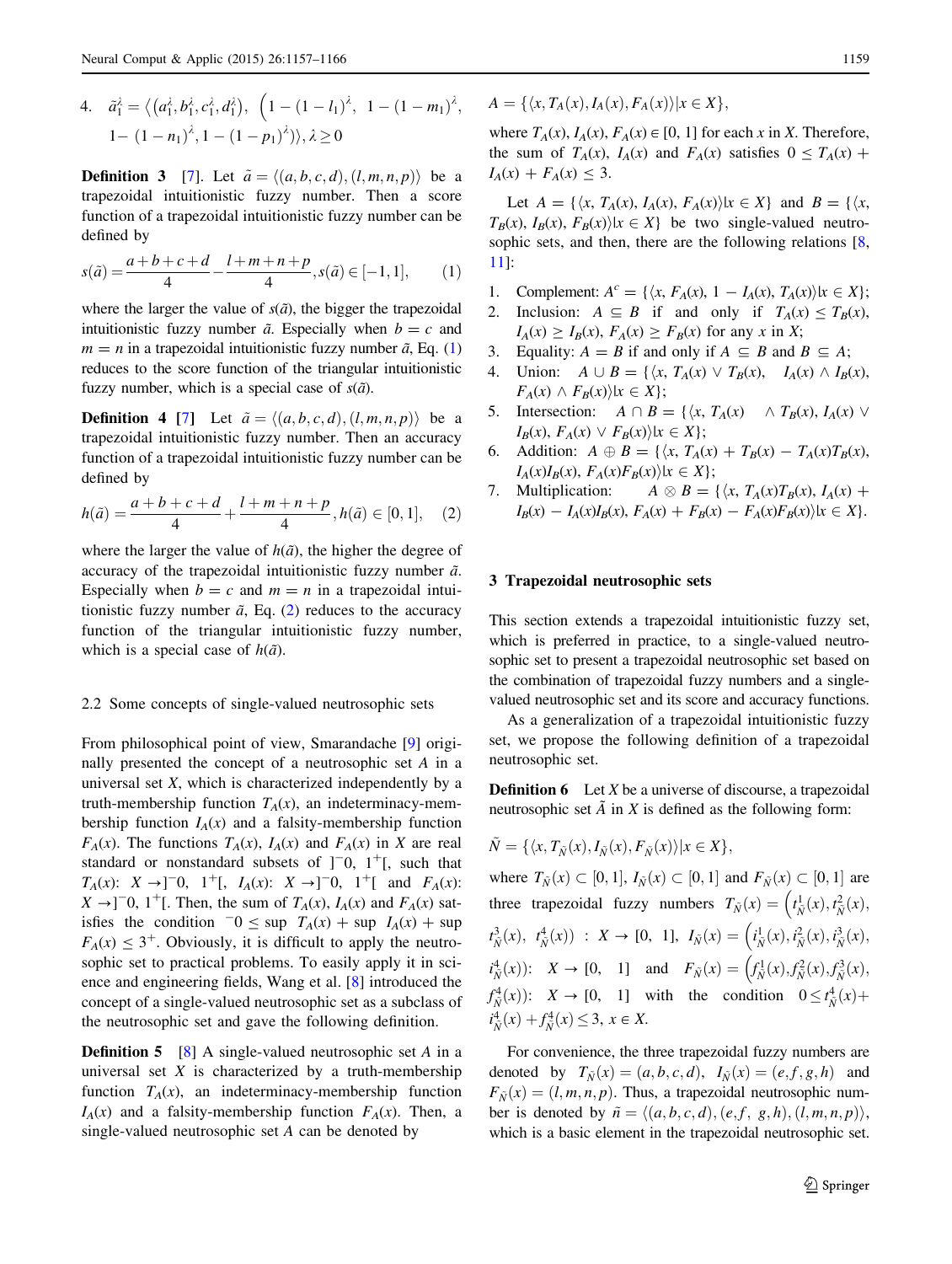<span id="page-3-0"></span>If  $b = c$ ,  $f = g$  and  $m = n$  hold in a trapezoidal neutrosophic number  $\tilde{a}$ , it reduces to the triangular neutrosophic number, which is considered as a special case of the trapezoidal neutrosophic number.

**Definition** 7 Let  $\tilde{n}_1 = \langle (a_1, b_1, c_1, d_1), (e_1, f_1, g_1, h_1),$  $(l_1, m_1, n_1, p_1)$  and  $\tilde{n}_2 = \langle (a_2, b_2, c_2, d_2), (e_2, f_2, g_2, h_2),$  $(l_2, m_2, n_2, p_2)$  be two trapezoidal neutrosophic numbers. Then there are the following operational rules:

Especially when  $b = c$ ,  $f = g$  and  $m = n$  hold in a trapezoidal neutrosophic number  $\tilde{n}$ , Eq. (5) reduces to the following accuracy function of the triangular neutrosophic number:

$$
H(\tilde{n}) = \frac{a+2b+d}{4} - \frac{l+2m+p}{4}, \quad H(\tilde{n}) \in [-1,1], \quad (6)
$$

which is considered as a special case of Eq.  $(5)$ .

1. 
$$
\tilde{n}_1 \oplus \tilde{n}_2 = \begin{cases} (a_1 + a_2 - a_1 a_2, b_1 + b_2 - b_1 b_2, c_1 + c_2 - c_1 c_2, d_1 + d_2 - d_1 d_2), \\ (e_1 e_2, f_1 f_2, g_1 g_2, h_1 h_2), (l_1 l_2, m_1 m_2, n_1 n_2, p_1 p_2) \end{cases}
$$
  
\n2.  $\tilde{n}_1 \otimes \tilde{n}_2 = \begin{cases} (a_1 a_2, b_1 b_2, c_1 c_2, d_1 d_2), (e_1 + e_2 - e_1 e_2, f_1 + f_2 - f_1 f_2, g_1 + g_2 - g_1 g_2, h_1 + h_2 - h_1 h_2), \\ (l_1 + l_2 - l_1 l_2, m_1 + m_2 - m_1 m_2, n_1 + n_2 - n_1 n_2, p_1 + p_2 - p_1 p_2) \end{cases}$   
\n3.  $\lambda \tilde{n}_1 = \left\langle \left(1 - (1 - a_1)^{\lambda}, 1 - (1 - b_1)^{\lambda}, 1 - (1 - c_1)^{\lambda}, 1 - (1 - d_1)^{\lambda}\right), (e_1^{\lambda}, f_1^{\lambda}, g_1^{\lambda} h_1^{\lambda}), (l_1^{\lambda}, m_1^{\lambda}, n_1^{\lambda} p_1^{\lambda}) \right\rangle, \lambda > 0;$   
\n4.  $\tilde{n}_1^{\lambda} = \left\langle \left( a_1^{\lambda}, b_1^{\lambda}, c_1^{\lambda}, d_1^{\lambda} \right), \left(1 - (1 - e_1)^{\lambda}, 1 - (1 - f_1)^{\lambda}, 1 - (1 - g_1)^{\lambda}, 1 - (1 - h_1)^{\lambda} \right), \lambda \ge 0.$   
\n $\left(1 - (1 - l_1)^{\lambda}, 1 - (1 - m_1)^{\lambda}, 1 - (1 - n_1)^{\lambda}, 1 - (1 - p_1)^{\lambda} \right) \right\rangle, \lambda \ge 0.$ 

Based on expected value of a trapezoidal fuzzy number [\[12](#page-9-0)] and the score and accuracy functions of a neutrosophic number [[13\]](#page-9-0), we propose the following definitions of the score and accuracy functions for a trapezoidal neutrosophic number.

**Definition 8** Let  $\tilde{n} = \langle (a, b, c, d), (e, f, g, h), (l, m, n, p) \rangle$ be a trapezoidal neutrosophic number, then a score function of a trapezoidal neutrosophic number can be defined as

$$
S(\tilde{n}) = \frac{1}{3} \left( 2 + \frac{a+b+c+d}{4} - \frac{e+f+g+h}{4} - \frac{l+m+n+p}{4} \right),
$$
  
\n
$$
S(\tilde{n}) \in [0,1],
$$
\n(3)

where the larger the value of  $S(\tilde{n})$ , the bigger the trapezoidal neutrosophic number  $\tilde{n}$ . Especially when  $b = c$ ,  $f = g$  and  $m = n$  hold in a trapezoidal neutrosophic number  $\tilde{n}$ , Eq. (3) reduces to the following score function of the triangular neutrosophic number:

$$
S(\tilde{n}) = \frac{1}{3} \left( 2 + \frac{a + 2b + d}{4} - \frac{e + 2f + h}{4} - \frac{l + 2m + p}{4} \right),
$$
  
\n
$$
S(\tilde{n}) \in [0, 1],
$$
\n(4)

which is a special case of Eq.  $(3)$ .

**Definition 9** Let  $\tilde{n} = \langle (a, b, c, d), (e, f, g, h), (l, m, n, p) \rangle$ be a trapezoidal neutrosophic number, an accuracy function of a trapezoidal neutrosophic number can be defined by

$$
H(\tilde{n}) = \frac{a+b+c+d}{4} - \frac{l+m+n+p}{4}, \ \ H(\tilde{n}) \in [-1,1], \quad (5)
$$

where the larger the value of  $H(\tilde{n})$ , the higher the degree of accuracy of the trapezoidal neutrosophic number  $\tilde{n}$ .

Based on the score function  $S$  and the accuracy function H, we give an order relation between two trapezoidal neutrosophic numbers.

**Definition 10** Let  $\tilde{n}_1 = \langle (a_1, b_1, c_1, d_1), (e_1, f_1, g_1, h_1),$  $(l_1, m_1, n_1, p_1)$  and  $\tilde{n}_2 = \langle (a_2, b_2, c_2, d_2), (e_2, f_2, g_2, h_2) \rangle$  $(l_2, m_2, n_2, p_2)$  be two trapezoidal neutrosophic numbers. Thus,  $S(\tilde{n}_1)$  and  $S(\tilde{n}_2)$  are the scores of  $\tilde{n}_1$  and  $\tilde{n}_2$ , respectively, and  $H(\tilde{n}_1)$  and  $H(\tilde{n}_2)$  are the accuracy degrees of  $\tilde{n}_1$ and  $\tilde{n}_2$ , respectively. Then the order relation between two trapezoidal neutrosophic numbers is defined as follows:

- (1) If  $S(\tilde{n}_1) > S(\tilde{n}_2)$ , then  $\tilde{n}_1 > \tilde{n}_2$ ;
- (2) If  $S(\tilde{n}_1) = S(\tilde{n}_2)$ , and
	- (a) if  $H(\tilde{n}_1) = H(\tilde{n}_2)$ , then  $\tilde{n}_1 = \tilde{n}_2$ ;
	- (b) if  $H(\tilde{n}_1) > H(\tilde{n}_2)$ , then  $\tilde{n}_1 > \tilde{n}_2$ .

### 4 Aggregation operators of trapezoidal neutrosophic numbers

The weighted arithmetic averaging operator and the weighted geometric averaging operator are usually used for information aggregation in decision-making. Based on Definition 7, we propose the following two aggregation operators of trapezoidal neutrosophic numbers.

4.1 Trapezoidal neutrosophic number weighted arithmetic averaging operator

**Definition** 11 Let  $\tilde{n}_j = \langle (a_j, b_j, c_j, d_j), (e_j, f_j, g_j, h_j),$  $(l_j, m_j, n_j, p_j)$   $(j = 1, 2, ..., n)$  be a collection of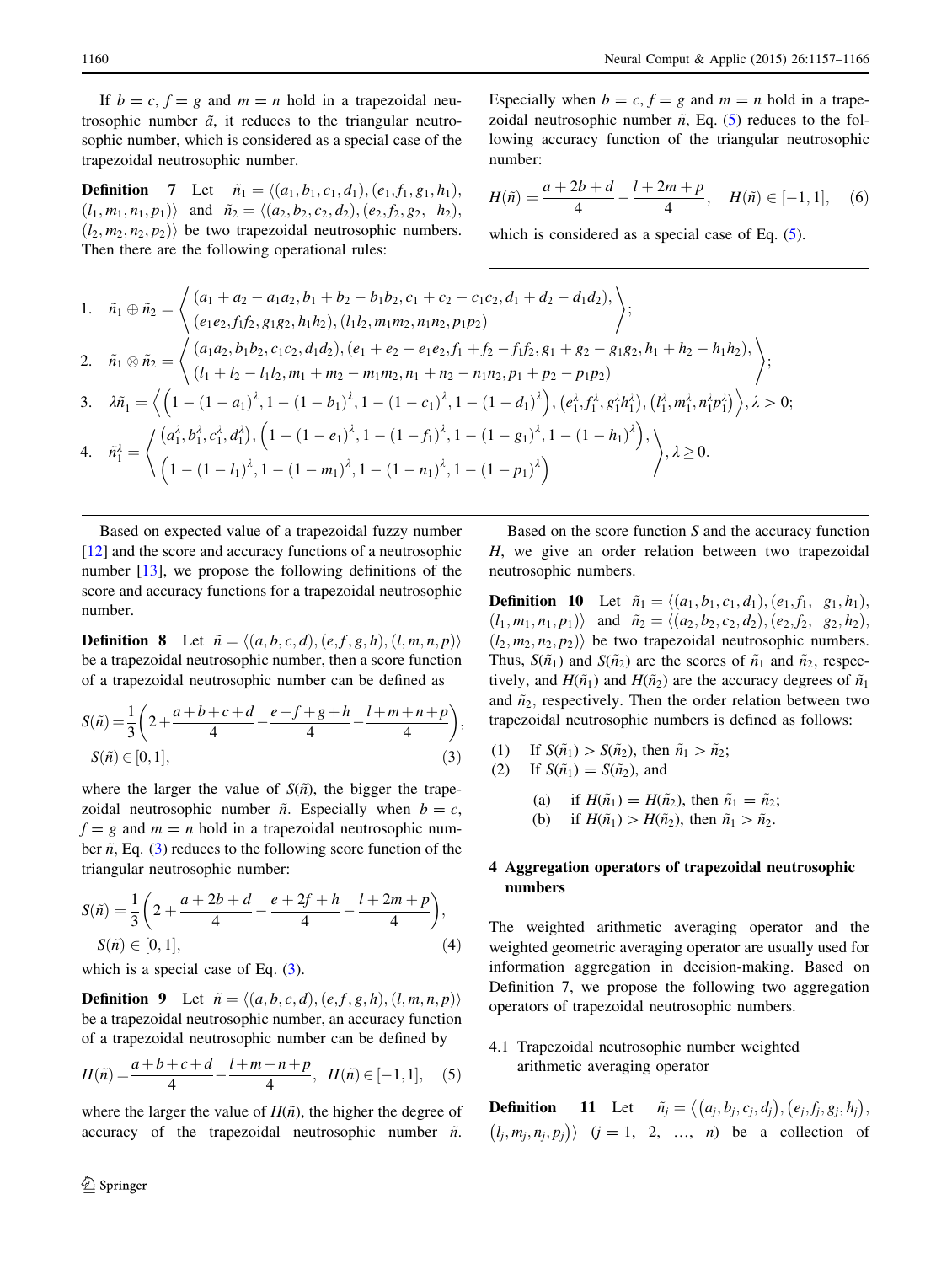<span id="page-4-0"></span>trapezoidal neutrosophic numbers. Then a trapezoidal neutrosophic number weighted arithmetic averaging (TNNWAA) operator is defined as follows:

$$
TNNWAA(\tilde{n}_1, \tilde{n}_2, \cdots, \tilde{n}_n) = w_1 \tilde{n}_1 \oplus w_2 \tilde{n}_2 \oplus \cdots \oplus w_n \tilde{n}_n
$$
  
=  $\bigoplus_{j=1}^n (w_j \tilde{n}_j),$  (7)

where  $w_i$  ( $j = 1, 2, ..., n$ ) is the weight of the jth trapezoidal neutrosophic number  $\tilde{n}_j$  (j = 1, 2, ..., n) with  $w_j \in$ [0, 1] and  $\sum_{j=1}^{n} w_j = 1$ .

Based on the operational rules of trapezoidal neutrosophic numbers in Definition 7, we can derive the following theorem.

Proof The proof of Eq. (8) can be done by means of mathematical induction.

(1) When 
$$
n = 2
$$
, then  
\n
$$
w_1 \tilde{n}_1 = \langle (1 - (1 - a_1)^{w_1}, 1 - (1 - b_1)^{w_1}, 1 - (1 - c_1)^{w_1}, 1 - (1 - d_1)^{w_1}) (e_1^{w_1}, f_1^{w_1}, g_1^{w_1}, h_1^{w_1}), (l_1^{w_1}, m_1^{w_1}, n_1^{w_1}, p_1^{w_1}) \rangle,
$$
\n
$$
w_2 \tilde{n}_2 = \langle (1 - (1 - a_2)^{w_2}, 1 - (1 - b_2)^{w_2}, 1 - (1 - c_2)^{w_2}, 1 - (1 - d_2)^{w_2}) (e_2^{w_2}, f_2^{w_2}, g_2^{w_2}, h_2^{w_2}), (l_2^{w_2}, m_2^{w_2}, n_2^{w_2}, p_2^{w_2}) \rangle.
$$

Thus,

TNNWAA(
$$
\tilde{n}_1, \tilde{n}_2
$$
) =  $w_1 \tilde{n}_1 \oplus w_2 \tilde{n}_2 = \langle (1 - (1 - a_1)^{w_1} + 1 - (1 - a_2)^{w_2} - (1 - (1 - a_1)^{w_1})(1 - (1 - a_2)^{w_2}),$   
\n $1 - (1 - b_1)^{w_1} + 1 - (1 - b_2)^{w_2} - (1 - (1 - b_1)^{w_1})(1 - (1 - b_2)^{w_2}),$   
\n $1 - (1 - c_1)^{w_1} + 1 - (1 - c_2)^{w_2} - (1 - (1 - c_1)^{w_1})(1 - (1 - c_2)^{w_2}),$   
\n $1 - (1 - d_1)^{w_1} + 1 - (1 - d_2)^{w_2} - (1 - (1 - d_1)^{w_1})(1 - (1 - d_2)^{w_2}),$   
\n $(e_1^{w_1} e_2^{w_2}, f_1^{w_1} f_2^{w_2}, g_1^{w_1} g_2^{w_2}, h_1^{w_1} h_2^{w_2}), (l_1^{w_1} l_2^{w_2}, m_1^{w_1} m_2^{w_2}, m_1^{w_1} n_2^{w_2}, p_1^{w_1} p_2^{w_2})\rangle$   
\n $= \langle (1 - (1 - a_1)^{w_1} (1 - a_2)^{w_2}, 1 - (1 - b_1)^{w_1} (1 - b_2)^{w_2},$   
\n $1 - (1 - c_1)^{w_1} (1 - c_2)^{w_2}, 1 - (1 - d_1)^{w_1} (1 - d_2)^{w_2}),$   
\n $\left(\prod_{j=1}^2 e_j^{w_j}, \prod_{j=1}^2 f_j^{w_j}, \prod_{j=1}^2 g_j^{w_j}, \prod_{j=1}^2 h_j^{w_j}\right), \left(\prod_{j=1}^2 l_j^{w_j}, \prod_{j=1}^2 m_j^{w_j}, \prod_{j=1}^2 n_j^{w_j}, \prod_{j=1}^2 p_j^{w_j}\right)\rangle$ 

**Theorem** 1 Let  $\tilde{n}_j = \langle (a_j, b_j, c_j, d_j), (e_j, mf_j, g_j, h_j), (h_j, mf_j, g_j, h_j) \rangle$  $(l_j, m_j, n_j, p_j)$   $\langle j = 1, 2, ..., n \rangle$  be a collection of trapezoidal neutrosophic numbers. Thus, their aggregated value using the TNNWAA operator is also a trapezoidal neutrosophic number, and then

TNNWAA(
$$
\tilde{n}_1, \tilde{n}_2, \dots, \tilde{n}_n
$$
) =  $w_1 \tilde{n}_1 \oplus w_2 \tilde{n}_2 \oplus \dots \oplus w_n \tilde{n}_n$   
\n= $\bigoplus_{j=1}^n (w_j \tilde{n}_j) = \left\langle \left(1 - \prod_{j=1}^n (1 - a_j)^{w_j}, 1 - \prod_{j=1}^n (1 - b_j)^{w_j}, 1 - \prod_{j=1}^n (1 - b_j)^{w_j}\right), \right.\right\rangle$   
\n $\times \left(\prod_{j=1}^n e_j^{w_j}, \prod_{j=1}^n f_j^{w_j}, \prod_{j=1}^n g_j^{w_j}, \prod_{j=1}^n h_j^{w_j}\right),$   
\n $\times \left(\prod_{j=1}^n l_j^{w_j}, \prod_{j=1}^n m_j^{w_j}, \prod_{j=1}^n n_j^{w_j}, \prod_{j=1}^n p_j^{w_j}\right)$  (8)

(2) When  $n = k$ , by using Eq. (8), we obtain

TNNWAA(
$$
\tilde{n}_1, \tilde{n}_2, \dots, \tilde{n}_k
$$
) =  $w_1 \tilde{n}_1 \oplus w_2 \tilde{n}_2 \oplus \dots \oplus w_k \tilde{n}_k$   
\n= $\bigoplus_{j=1}^k (w_j \tilde{n}_j) = \left\langle \left(1 - \prod_{j=1}^k (1 - a_j)^{w_j}, 1 - \prod_{j=1}^k (1 - b_j)^{w_j}, 1 - \prod_{j=1}^k (1 - b_j)^{w_j}\right), \left(\prod_{j=1}^k e_j^{w_j}, \prod_{j=1}^k f_j^{w_j}, \prod_{j=1}^k g_j^{w_j}, \prod_{j=1}^k h_j^{w_j}\right), \left(\prod_{j=1}^k t_j^{w_j}, \prod_{j=1}^k m_j^{w_j}, \prod_{j=1}^k n_j^{w_j}, \prod_{j=1}^k p_j^{w_j}\right) \right\rangle$  (10)

(3) When  $n = k + 1$ , by applying Eqs. (9) and (10), we can get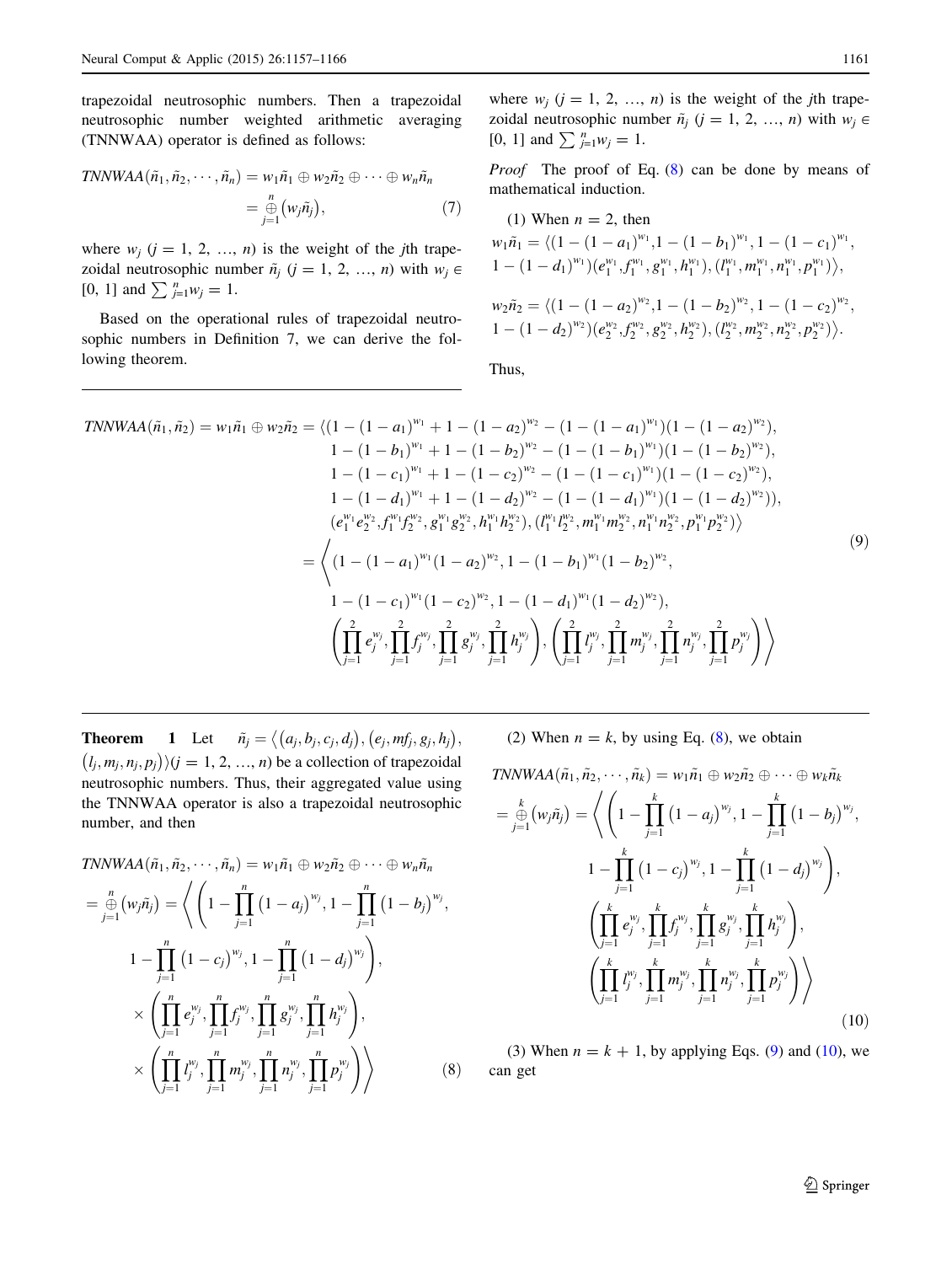.

TNNWA
$$
(\tilde{n}_1, \tilde{n}_2, ..., \tilde{n}_{k+1})
$$
  
\n
$$
= \left\langle \left(1 - \prod_{j=1}^k (1 - a_j)^{w_j} + 1 - (1 - a_{k+1}))^{w_{k+1}} - (1 - \prod_{j=1}^k (1 - a_j)^{w_j})(1 - (1 - a_{k+1})^{w_{k+1}}), 1 - \prod_{j=1}^k (1 - b_j)^{w_j} + 1 - (1 - b_{k+1})^{w_{k+1}} - (1 - \prod_{j=1}^k (1 - b_j)^{w_j})(1 - (1 - b_{k+1})^{w_{k+1}}), 1 - \prod_{j=1}^k (1 - c_j)^{w_j} + 1 - (1 - c_{k+1})^{w_{k+1}} - (1 - \prod_{j=1}^k (1 - c_j)^{w_j})(1 - (1 - c_{k+1})^{w_{k+1}}), 1 - \prod_{j=1}^k (1 - d_j)^{w_j} + 1 - (1 - d_{k+1})^{w_{k+1}} - (1 - \prod_{j=1}^k (1 - d_j)^{w_j})(1 - (1 - d_{k+1})^{w_{k+1}}), 1 - \prod_{j=1}^k (1 - d_j)^{w_j}, \prod_{j=1}^{k+1} d_j^{w_j}, \prod_{j=1}^{k+1} d_j^{w_j}, \prod_{j=1}^{k+1} d_j^{w_j}, \prod_{j=1}^{k+1} d_j^{w_j}, \prod_{j=1}^{k+1} d_j^{w_j}, \prod_{j=1}^{k+1} d_j^{w_j}, \prod_{j=1}^{k+1} p_j^{w_j}, \prod_{j=1}^{k+1} p_j^{w_j}, \prod_{j=1}^{k+1} p_j^{w_j}, \prod_{j=1}^{k+1} p_j^{w_j}, \prod_{j=1}^{k+1} (1 - d_j)^{w_j}, 1 - \prod_{j=1}^{k+1} (1 - c_j)^{w_j}, 1 - \prod_{j=1}^{k+1} (1 - c_j)^{w_j}, \prod_{j=1}^{k+1} d_j^{w_j}, \prod_{j=1}^{k+1} d_j^{w_j}, \prod_{j=1}^{k+1} d_j^{w_j}, \prod_{j=1}^{k+1} d_j^{w_j}, \prod_{j=1}^{k+1} d_j^{w_j}, \prod_{j=1}^{k+1} d_j^{w
$$

Therefore, according to the above results, we obtain Eq. [\(8](#page-4-0)) for any *n*. This completes the proof.  $\Box$ 

Especially when  $W = (1/n, 1/n, ..., 1/n)^T$ , then TNNWAA operator reduces to a trapezoidal neutrosophic number arithmetic averaging operator.

It is obvious that the TNNWAA operator has the following properties (P1)–(P3):

(P1) Idempotency: Let  $\tilde{n}_j = \langle (a_j, b_j, c_j, d_j), (e_j, f_j, g_j, h_j) \rangle$  $\sum_{j=1}^{n} (l_j, m_j, n_j, p_j)$   $\forall j \in \{1, 2, ..., n\}$  be a collection of trapezoidal neutrosophic numbers. If each  $\tilde{n}_j$  ( $j = 1, 2, ..., n$ ) is equal to  $\tilde{n}$ , i.e.,  $\tilde{n}_j = \tilde{n}$  for  $j = 1, 2, ..., n$ , then

$$
TNNWAA(\tilde{n}_1, \tilde{n}_2, \cdots, \tilde{n}_n) = \tilde{n}.\tag{11}
$$

(P2) Boundedness: Let  $\tilde{n}_j = \langle (a_j, b_j, c_j, d_j), (e_j, f_j, g_j, h_j),$  $(l_j, m_j, n_j, p_j)$ ,  $(j = 1, 2, ..., n)$  be a collection of trapezoidal neutrosophic numbers. Let  $\tilde{n}^- = \left\langle \begin{array}{cc} \min_j a_j, \end{array} \right\rangle$  $\frac{1}{2}$  $\min_j b_j$ ,  $\min_j c_j$ ,  $\min_j$  $d_j$ ),  $\left(\max_j e_j, \max_j f_j, \max_j g_j, \max_j h_j\right)$  $\sqrt{2}$ ;

$$
\left(\max_{j} l_{j}, \max_{j} m_{j}, \max_{j} n_{j}, \max_{j} p_{j}\right), \qquad \tilde{n}^{+} = \left\langle \left(\max_{j} a_{j}, \max_{j} b_{j}, \max_{j} c_{j}, \max_{j} d_{j}\right), \left(\min_{j} e_{j}, \min_{j} f_{j}, \min_{j} g_{j}, \min_{j} h_{j}\right), \left(\min_{j} l_{j}, \min_{j} m_{j}, \min_{j} n_{j}, \min_{j} p_{j}\right) \right\rangle.
$$

Then

$$
\tilde{n}^- \leq TNNWAA(\tilde{n}_1, \tilde{n}_2, \cdots, \tilde{n}_n) \leq \tilde{n}^+.
$$
\n(12)

(P3) Monotonicity: Let  $\tilde{n}_j$  ( $j = 1, 2, ..., n$ ) and  $\tilde{n}_j^*$  ( $j = 1$ , 2, ...,  $n$ ) be two collections of trapezoidal neutrosophic numbers. If  $\tilde{n}_j \leq \tilde{n}_j^*$  for  $j = 1, 2, ..., n$ , then

$$
TNNWAA(\tilde{n}_1, \tilde{n}_2, \cdots, \tilde{n}_n) \leq TNNWAA(\tilde{n}_1^*, \tilde{n}_2^*, \cdots, \tilde{n}_n^*).
$$
\n(13)

*Proof* (P1) Since  $\tilde{n}_j = \tilde{n}$  for  $j = 1, 2, ..., n$ , we have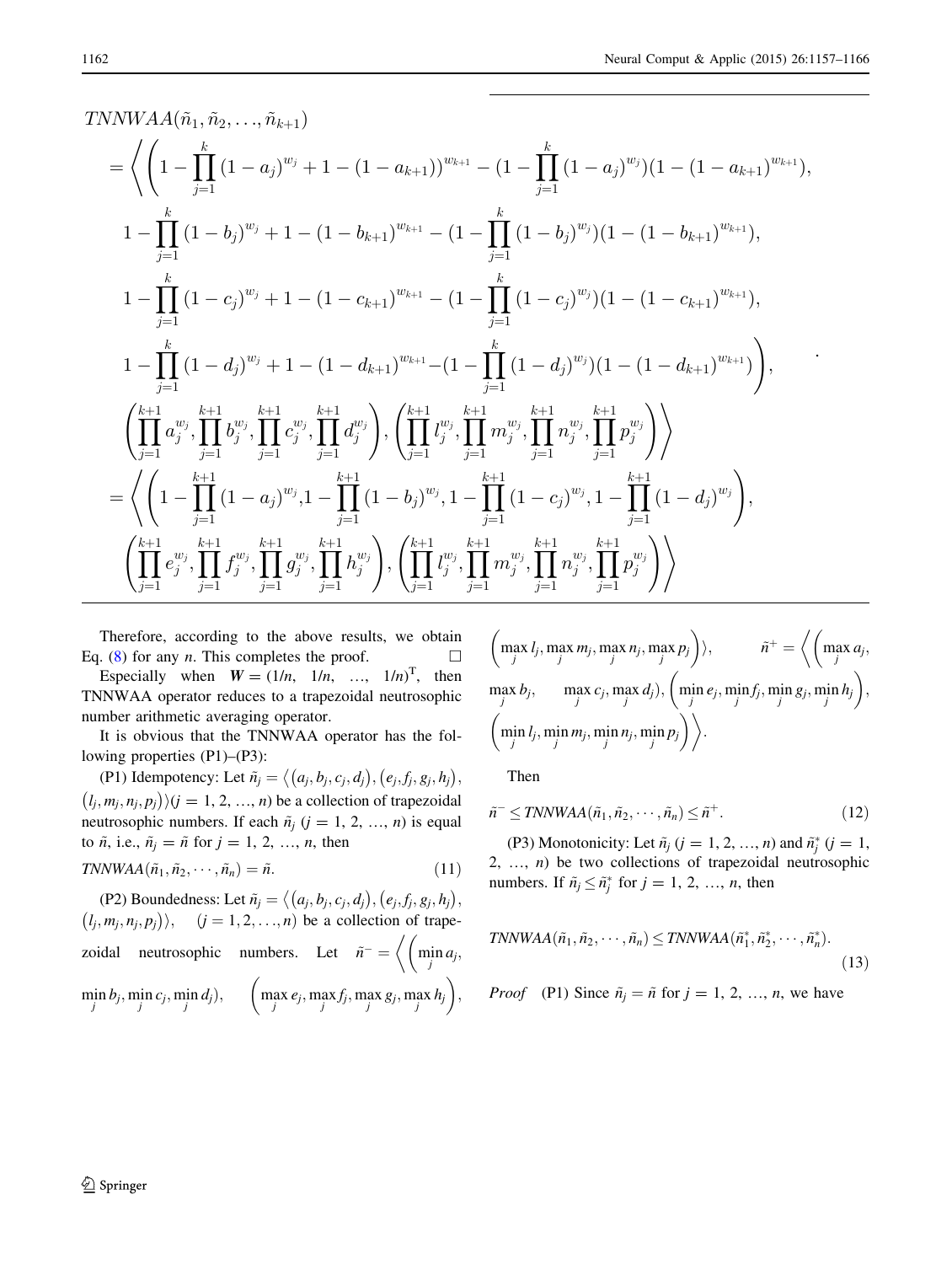TNNWAA(
$$
\tilde{n}_1, \tilde{n}_2, \dots, \tilde{n}_n
$$
) =  $w_1 \tilde{n}_1 \oplus w_2 \tilde{n}_2 \oplus \dots \oplus w_n \tilde{n}_n = \frac{a}{j=1} (w_j \tilde{n}_j)$   
\n= $\left\langle \left(1 - \prod_{j=1}^n (1 - a_j)^{w_j}, 1 - \prod_{j=1}^n (1 - b_j)^{w_j}, 1 - \prod_{j=1}^n (1 - c_j)^{w_j}, 1 - \prod_{j=1}^n (1 - d_j)^{w_j}\right), \times \left(\prod_{j=1}^n e_j^{w_j}, \prod_{j=1}^n f_j^{w_j}, \prod_{j=1}^n g_j^{w_j}, \prod_{j=1}^n h_j^{w_j}\right), \left(\prod_{j=1}^n I_j^{w_j}, \prod_{j=1}^n m_j^{w_j}, \prod_{j=1}^n n_j^{w_j}, \prod_{j=1}^n p_j^{w_j}\right)\right\rangle$   
\n= $\left\langle \left(1 - (1 - a) \sum_{j=1}^n w_j, 1 - (1 - b) \sum_{j=1}^n w_j, 1 - (1 - c) \sum_{j=1}^n w_j, 1 - (1 - d) \sum_{j=1}^n w_j\right), \times \left(e^{\sum_{j=1}^n w_j}, f^{\sum_{j=1}^n w_j}, g^{\sum_{j=1}^n w_j}, h^{\sum_{j=1}^n w_j}\right), \left(i^{\sum_{j=1}^n w_j}, m^{\sum_{j=1}^n w_j}, n^{\sum_{j=1}^n w_j}, p^{\sum_{j=1}^n w_j}\right)\right\rangle$   
\n= $\left\langle (a, b, c, d), (e, f, g, h), (l, m, n, p) \right\rangle = \tilde{n}.$ 

(P2) Since  $\tilde{n}^- \leq \tilde{n}_j \leq \tilde{n}^+$  for  $j = 1, 2, ..., n$ , there exists  $\sum_{j=1}^n w_j \tilde{n} \leq \sum_{j=1}^n w_j \tilde{n}_j \leq \sum_{j=1}^n w_j \tilde{n}^+$ . This is  $\tilde{n} \leq \sum_{j=1}^n w_j$  $w_i \tilde{n}_i \leq \tilde{n}^+$  according to (P1), i.e.,  $\tilde{n}^- \leq TNNWAA(\tilde{n}_1, \tilde{n}_2, \ldots,$  $\tilde{n}_n) \leq \tilde{n}^+$ .

(P3) Since  $\tilde{n}_j \leq \tilde{n}_j^*$  for  $j = 1, 2, ..., n$ , there is  $\sum_{j=1}^n w_j \tilde{n}_j \le \sum_{j=1}^n w_j \tilde{n}_j^*$ , i.e., *TNNWAA* $(\tilde{n}_1, \tilde{n}_2, \ldots, \tilde{n}_n) \le$  $TNNWAA(\tilde{n}_1^*, \tilde{n}_2^*, \ldots, \tilde{n}_n^*)$ .

Thus, we complete the proofs of these properties.  $\Box$ 

4.2 Trapezoidal neutrosophic number weighted geometric averaging operator

**Definition 12** Let  $\tilde{n}_j = \langle (a_j, b_j, c_j, d_j), (e_j, f_j, g_j, h_j), (l_j, d_j) \rangle$  $(m_i, n_i, p_i)$ ) $(j = 1, 2, ..., n)$  be a collection of trapezoidal neutrosophic numbers. Then a trapezoidal neutrosophic number weighted geometric averaging (TNNWGA) operator is defined by

$$
TNNWGA(\tilde{n}_1, \tilde{n}_2, \cdots, \tilde{n}_n) = \tilde{n}_1^{w_1} \otimes \tilde{n}_2^{w_2} \otimes \cdots \otimes \tilde{n}_n^{w_n}
$$
  
=  $\overset{n}{\underset{j=1}{\otimes}} \tilde{n}_j^{w_j},$  (14)

where  $w_i$   $(i = 1, 2, ..., n)$  is the weight of the *j*th trapezoidal neutrosophic number  $\tilde{n}_j$  (j = 1, 2, ..., n) with  $w_j \in$ [0, 1] and  $\sum_{j=1}^{n} w_j = 1$ .

Based on the operational rules of trapezoidal neutrosophic numbers described in Definition 7, we can derive the following theorem.

**Theorem** 2 Let  $\tilde{n}_j = \langle (a_j, b_j, c_j, d_j), (e_j, f_j, g_j, h_j), (h_j, f_j, g_j, h_j) \rangle$  $(l_j, m_j, n_j, p_j)$   $\langle j = 1, 2, ..., n \rangle$  be a collection of trapezoidal neutrosophic numbers. Thus, their aggregated value using the TNNWGA operator is also a trapezoidal neutrosophic number, and then

TNNWGA(
$$
\tilde{n}_1, \tilde{n}_2, \dots, \tilde{n}_n
$$
) =  $\tilde{n}_1^{w_1} \otimes \tilde{n}_2^{w_2} \otimes \dots \otimes \tilde{n}_n^{w_j} = \sum_{j=1}^n \tilde{n}_j^{w_j}$   
\n= $\left\langle \left( \prod_{j=1}^n a_j^{w_j}, \prod_{j=1}^n b_j^{w_j}, \prod_{j=1}^n c_j^{w_j}, \prod_{j=1}^n d_j^{w_j} \right), \left( 1 - \prod_{j=1}^n (1 - e_j)^{w_j}, 1 - \prod_{j=1}^n (1 - f_j)^{w_j}, 1 - \prod_{j=1}^n (1 - g_j)^{w_j}, 1 - \prod_{j=1}^n (1 - h_j)^{w_j} \right) \right\rangle$   
\n $\left( 1 - \prod_{j=1}^n (1 - l_j)^{w_j}, 1 - \prod_{j=1}^n (1 - m_j)^{w_j}, 1 - \prod_{j=1}^n (1 - h_j)^{w_j}, 1 - \prod_{j=1}^n (1 - p_j)^{w_j} \right) \right\rangle$  (15)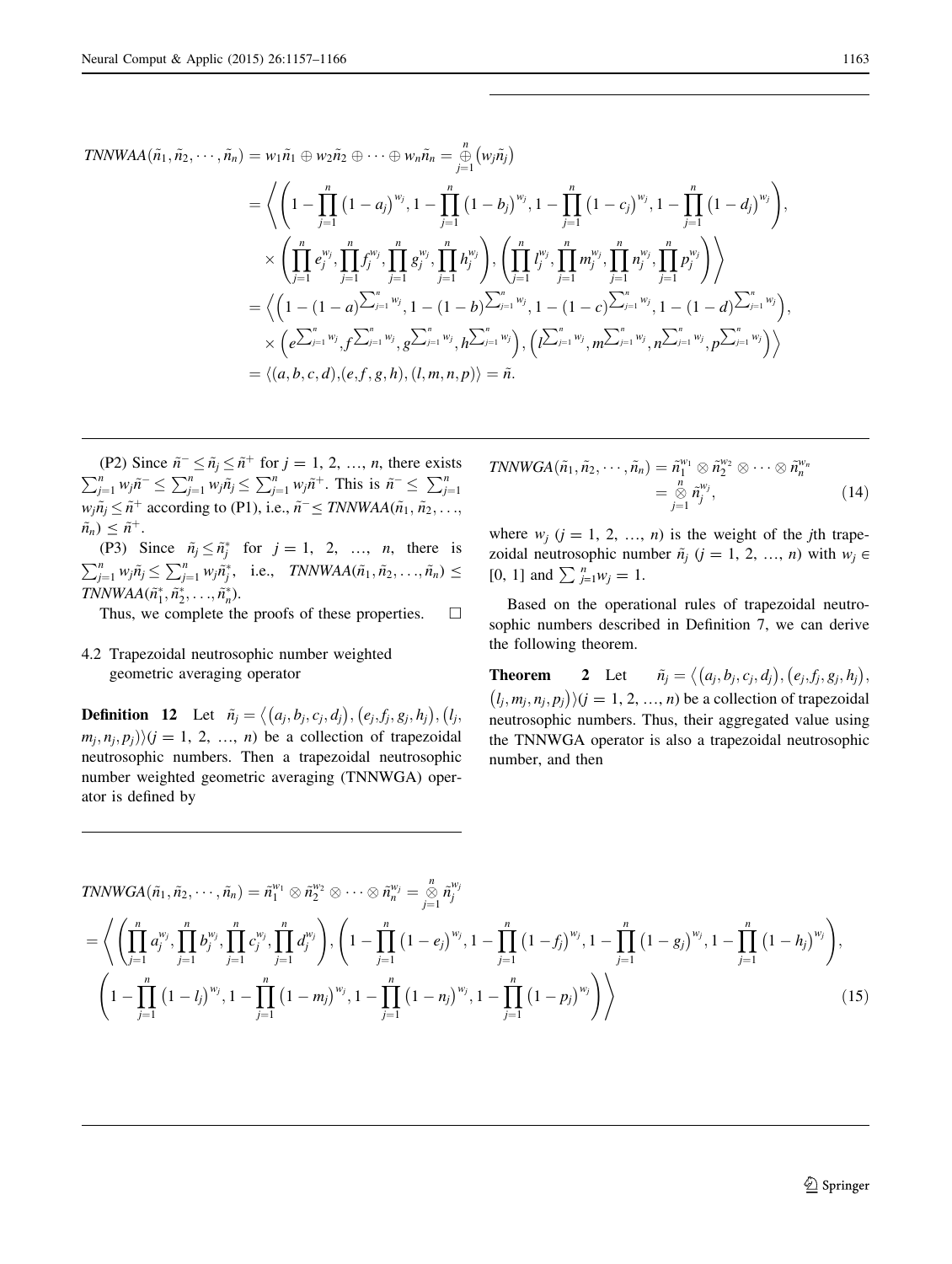<span id="page-7-0"></span>where  $w_i$  ( $j = 1, 2, ..., n$ ) is the weight of the *j*th trapezoidal neutrosophic number  $\tilde{n}_j$  (j = 1, 2, ..., n) with  $w_j \in$ [0, 1] and  $\sum_{j=1}^{n} w_j = 1$ .

By a similar proof manner of Theorem 1, we can prove Theorem 2, which is not repeated here.

Especially when  $W = (1/n, 1/n, ..., 1/n)^T$ , the TNNWGA operator reduces to a trapezoidal neutrosophic number geometric averaging operator.

It is obvious that the TNNWGA operator has the following properties (P1)–(P3):

(P1) Idempotency: Let  $\tilde{n}_j = \langle (a_j, b_j, c_j, d_j), (e_j, f_j, d_j) \rangle$  $(g_j, h_j), (l_j, m_j, n_j, p_j) \ (j = 1, 2, ..., n)$  be a collection of trapezoidal neutrosophic numbers. If each  $\tilde{n}_i$  ( $j = 1, 2, ...,$ *n*) is equal to  $\tilde{n}$ , i.e.,  $\tilde{n}_i = \tilde{n}$  for  $j = 1, 2, ..., n$ , then

$$
TNNWGA(\tilde{n}_1, \tilde{n}_2, \cdots, \tilde{n}_n) = \tilde{n}.\tag{16}
$$

(P2) Boundedness: Let  $\tilde{n}_j = \langle (a_j, b_j, c_j, d_j), (e_j, f_j, d_j) \rangle$  $g_j, h_j, (l_j, m_j, n_j, p_j)$ ) $(j = 1, 2, ..., n)$  be a collection of trapezoidal neutrosophic numbers. Let  $\tilde{n}^- = \left\langle \begin{array}{c} \min_j a_j, \end{array} \right\rangle$  $\frac{1}{2}$  $\min_j b_j, \min_j c_j, \min_j d_j), \left( \max_j e_j, \max_j f_j, \max_j g_j, \right)$  $\overline{\phantom{a}}$  $\max_j h_j$ ),  $\max_j l_j$ ,  $\max_j m_j$ ,  $\max_j n_j$ ,  $\max_j p_j$  $\sqrt{2}$  $, \qquad \tilde{n}^+=\Big\langle \Big(\max_j a_j,$  $\sqrt{ }$  $\max_j b_j, \max_j c_j, \max_j d_j), \Big(\min_j e_j, \min_j f_j, \min_j g_j,$  $\overline{1}$  $\min_j h_j$ ),  $\min_j l_j$ ,  $\min_j m_j$ ,  $\min_j n_j$ ,  $\min_j p_j$  $\left($ : Then  $\tilde{n}^{-} \leq TNNWGA(\tilde{n}_1, \tilde{n}_2, \cdots, \tilde{n}_n) \leq \tilde{n}^{+}.$ (17)

(P3) Monotonicity: Let  $\tilde{n}_j$  ( $j = 1, 2, ..., n$ ) and  $\tilde{n}_j^*$  ( $j = 1$ , 2, ...,  $n$ ) be two collections of trapezoidal neutrosophic numbers. If  $\tilde{n}_j \leq \tilde{n}_j^*$  for  $j = 1, 2, ..., n$ , then

$$
TNNWGA(\tilde{n}_1, \tilde{n}_2, \cdots, \tilde{n}_n) \leq TNNWGA(\tilde{n}_1^*, \tilde{n}_2^*, \cdots, \tilde{n}_n^*).
$$
\n(18)

By a similar proof manner of the properties in Sect. [4.1,](#page-3-0) we can prove these properties, which are not repeated here.

## 5 Decision-making method based on the TNNWAA and TNNWGA operators

In this section, we develop an approach based on the TNNWAA and TNNWGA operators and the score and accuracy functions to deal with multiple attribute decisionmaking problems with trapezoidal neutrosophic information.

In a multiple attribute decision-making problem with trapezoidal neutrosophic information, there is a set of alternatives  $A = \{A_1, A_2, ..., A_m\}$ , which satisfies a set of

attributes  $C = \{C_1, C_2, ..., C_n\}$ . An alternative on attributes is evaluated by the decision maker, and the evaluation values are represented by the form of trapezoidal neutrosophic numbers. Then, we can establish a trapezoidal neutrosophic decision matrix <sup>D</sup> <sup>¼</sup> <sup>d</sup>~ij m <sup>n</sup><sup>¼</sup> aij; bij;  $(c_{ij}, d_{ij}), (e_{ij}, f_{ij}, g_{ij}, h_{ij}), (l_{ij}, m_{ij}, n_{ij}, p_{ij})\rangle)_{m \times n}$ , where  $(a_{ij}, a_{ij})$  $b_{ii}$ ,  $c_{ii}$ ,  $d_{ii}$ )  $\subset$  [0, 1] indicates the degree that the alternative  $A_i$  satisfies the attribute  $C_j$ ,  $(e_{ij}, f_{ij}, g_{ij}, h_{ij}) \subset [0, 1]$  indicates the degree that the alternative  $A_i$  is uncertain about the attribute  $C_i$ , and  $(l_{ii}, m_{ii}, n_{ii}, p_{ii}) \subset [0, 1]$  indicates the degree that the alternative  $A_i$  does not satisfy the attribute  $C_j$  with  $0 \le d_{ij} + h_{ij} + p_{ij} \le 3$  for  $i = 1, 2, ..., m$  and  $j = 1, 2, ..., n$ .

In the following, we apply the TNNWAA and TNNWGA operators and the score and accuracy functions to a multiple attribute decision-making problem with trapezoidal neutrosophic information, which can be described as the following procedures:

Step 1 Utilize the TNNWAA operator  $\tilde{d}_i =$  $\langle (a_i, b_i, c_i, d_i), (e_i, f_i, g_i, h_i), (l_i, m_i, n_i, p_i) \rangle = \text{TNNWAA}(\tilde{d}_{i1},$  $\tilde{d}_{i2}, \dots, \tilde{d}_{in}$  or the TNNWGA operator  $\tilde{d}_i = \langle (a_i, b_i, \dots, a_i, d_i) \rangle$  $(c_i, d_i), (e_i, f_i, g_i, h_i), (l_i, m_i, n_i, p_i) \rangle = \text{TNNWGA}(\tilde{d}_{i1}, \tilde{d}_{i2};$  $\cdots$ ,  $\tilde{d}_{in}$ ) (i = 1, 2, ..., m) to obtain the collective overall trapezoidal neutrosophic numbers of  $\tilde{d}_i(i = 1, 2, ..., m)$  for each alternative  $A_i$  ( $i = 1, 2, ..., m$ ).

Step 2 Calculate the score  $S(\ddot{d}_i)$   $(i = 1, 2, ..., m)$  of the collective overall trapezoidal neutrosophic numbers of  $d_i(i = 1, 2, ..., m)$  to rank the alternatives of  $A_i$   $(i = 1, 2, ...)$  $..., m$ ) (if there is no difference between two scores  $S(\tilde{d}_i)$ and  $S(\tilde{d}_i)$ , then we need to calculate the accuracy degrees  $H(\tilde{d}_i)$  and  $H(\tilde{d}_i)$  of the collective overall trapezoidal neutrosophic numbers, respectively, to rank the alternatives  $A_i$ and  $A_i$  according to the accuracy degrees  $H(\tilde{d}_i)$  and  $H(\tilde{d}_i)$ .).

Step 3 Rank all the alternatives of  $A_i$  (i = 1, 2, ..., m) according to  $S(\tilde{d}_i)(H(\tilde{d}_i))$  (i = 1, 2, ..., m) and select the best one(s).

Step 4 End.

#### 6 Illustrative example

In this section, an illustrative example of a software selection problem adapted from Ye [\[7](#page-9-0)] for a multiple attribute decision-making problem is provided to demonstrate the application and effectiveness of the developed multiple attribute decision-making method under a trapezoidal neutrosophic environment.

Let us consider a software selection problem for a multiple attribute decision-making problem, where fivecandidate software systems are given as the set of five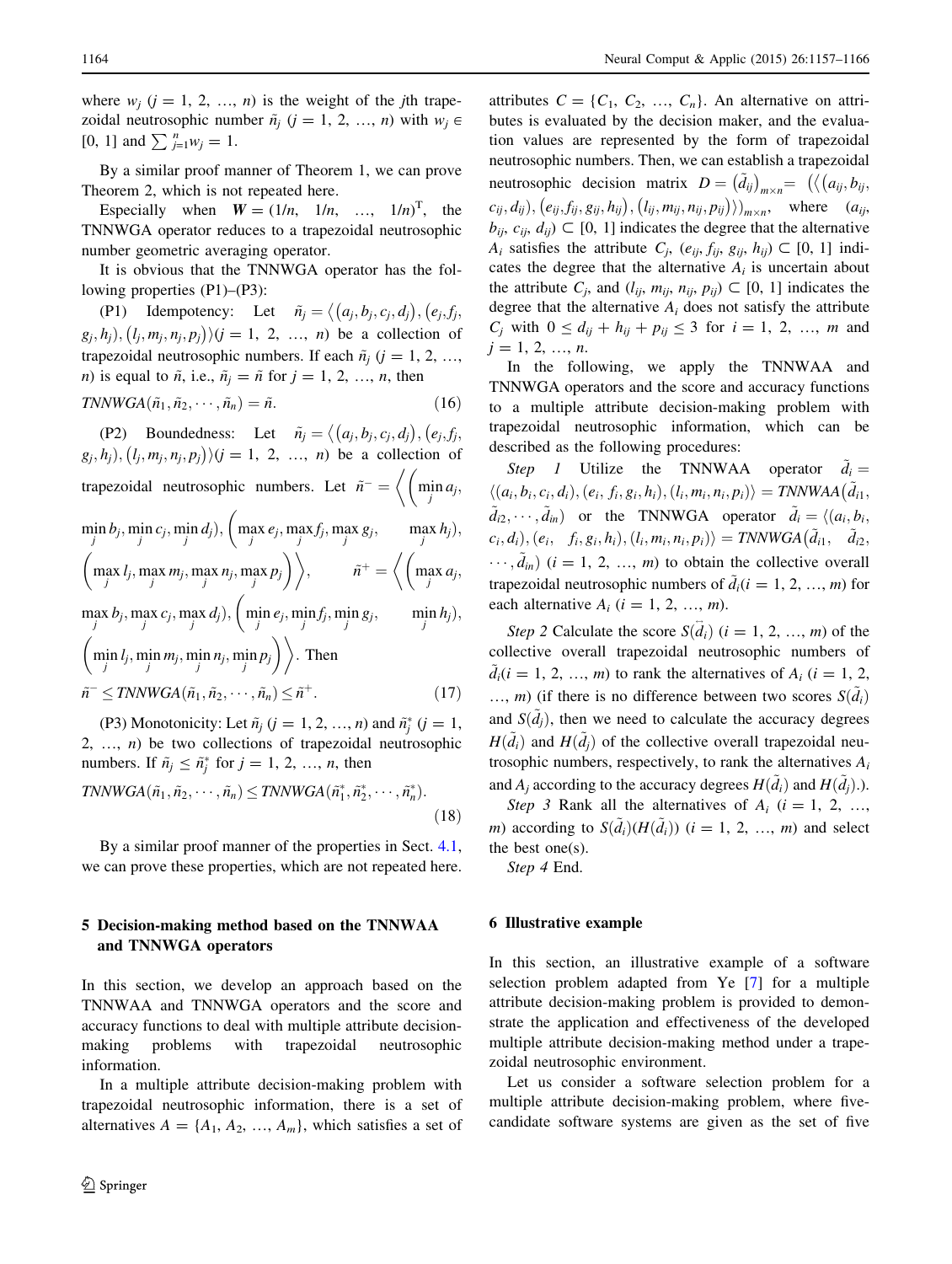alternatives  $A = (A_1, A_2, A_3, A_4, A_5)$  and the investment company must take a decision according to four attributes: (1)  $C_1$  (the contribution to organization performance); (2)  $C_2$  (the effort to transform from current system); (3)  $C_3$  (the costs of hardware/software investment); and (4)  $C_4$  (the outsourcing software developer reliability). Assume that the weighted vector of the four attributes is  $W = (0.25,$  $(0.25, 0.3, 0.2)^T$ . Then, the five alternatives with respect to the four attributes are evaluated by the decision maker or expert under the trapezoidal neutrosophic environment, and thus, we can establish the following trapezoidal neutrosophic decision matrix:

 $D =$  $\langle (0.4, 0.5, 0.6, 0.7), (0.0, 0.1, 0.2, 0.3), (0.1, 0.1, 0.1, 0.1) \rangle$  $\langle (0.3, 0.4, 0.5, 0.5), (0.1, 0.2, 0.3, 0.4), (0.0, 0.1, 0.1, 0.1) \rangle$  $\langle (0.1, 0.1, 0.1, 0.1), (0.1, 0.1, 0.1, 0.1), (0.6, 0.7, 0.8, 0.9) \rangle$  $\langle (0.7, 0.7, 0.7, 0.7), (0.0, 0.1, 0.2, 0.3), (0.1, 0.1, 0.1, 0.1) \rangle$  $\langle (0.0, 0.1, 0.2, 0.2), (0.1, 0.1, 0.1, 0.1), (0.5, 0.6, 0.7, 0.8) \rangle$  $\overline{1}$  $\overline{a}$  $\overline{1}$  $\overline{a}$  $\overline{1}$  $\overline{1}$  $\overline{a}$  $\overline{1}$  $\overline{1}$ 4  $\langle (0.0, 0.1, 0.2, 0.3), (0.0, 0.1, 0.2, 0.3), (0.2, 0.3, 0.4, 0.5) \rangle$  $\langle (0.2, 0.3, 0.4, 0.5), (0.0, 0.1, 0.2, 0.3), (0.0, 0.1, 0.2, 0.3) \rangle$  $\langle (0.0, 0.1, 0.1, 0.2), (0.0, 0.1, 0.2, 0.3), (0.3, 0.4, 0.5, 0.6) \rangle$  $\langle (0.4, 0.5, 0.6, 0.7), (0.1, 0.1, 0.1, 0.1), (0.0, 0.1, 0.2, 0.2) \rangle$  $\langle (0.4, 0.4, 0.4, 0.4), (0.0, 0.1, 0.2, 0.3), (0.0, 0.1, 0.2, 0.3) \rangle$  $\langle (0.3, 0.4, 0.5, 0.6), (0.0, 0.1, 0.2, 0.3), (0.1, 0.1, 0.1, 0.1) \rangle$  $\langle (0.0, 0.1, 0.1, 0.2), (0.1, 0.1, 0.1, 0.1), (0.5, 0.6, 0.7, 0.8) \rangle$  $\langle (0.2, 0.3, 0.4, 0.5), (0.0, 0.1, 0.2, 0.3), (0.1, 0.2, 0.2, 0.3) \rangle$  $\langle (0.2, 0.3, 0.4, 0.5), (0.0, 0.1, 0.2, 0.3), (0.1, 0.2, 0.3, 0.3) \rangle$  $\langle (0.6, 0.7, 0.7, 0.8), (0.1, 0.1, 0.1, 0.1), (0.0, 0.1, 0.1, 0.2) \rangle$  $\langle (0.3, 0.4, 0.5, 0.6), (0.1, 0.1, 0.1, 0.1), (0.1, 0.2, 0.3, 0.4) \rangle$ ]  $\langle (0.3, 0.4, 0.5, 0.5), (0.0, 0.1, 0.2, 0.3), (0.0, 0.1, 0.1, 0.2) \rangle$  $\langle (0.1, 0.2, 0.3, 0.4), (0.1, 0.1, 0.1, 0.1), (0.3, 0.4, 0.5, 0.6) \rangle$  $\langle (0.1, 0.2, 0.3, 0.4), (0.1, 0.1, 0.1, 0.1), (0.4, 0.5, 0.6, 0.6) \rangle$  $\langle (0.1, 0.2, 0.3, 0.3), (0.1, 0.2, 0.3, 0.4), (0.2, 0.3, 0.4, 0.5) \rangle$  $\overline{1}$  $\overline{1}$  $\overline{1}$  $\overline{1}$  $\overline{1}$  $\overline{1}$  $\overline{1}$  $\overline{1}$  $\overline{1}$ : .

Hence, we utilize the developed method to obtain the most desirable software system (s), which can be described as follows:

Step 1 Utilize the TNNWAA operator to obtain the collective overall trapezoidal neutrosophic numbers of  $\tilde{d}_i$  $(i = 1, 2, 3, 4, 5)$  for a software system  $A_i$   $(i = 1, 2, 3, 4, 5)$ as follows:

 $d_1 = \langle (0.2636, 0.3656, 0.4682, 0.5719), (0, 0.1, 0.1741,$  $(0.2408), (0.1189, 0.1512, 0.1762, 0.1973)$ 

 $\tilde{d}_2$  =  $\langle (0.1945, 0.2958, 0.3758, 0.4243), (0, 0.1189,$  $(0.1798, 0.2319), (0, 0.1712, 0.2132, 0.2821)$ 

 $d_3 = \langle (0.1081, 0.1848, 0.2421, 0.3245), (0, 0.1, 0.1464,$  $(0.183), (0.2566, 0.3737, 0.4272, 0.5393)$ ,

 $d_4 = \langle (0.4035, 0.4652, 0.5298, 0.5983), (0, 0.1, 0.1464,$  $(0.183), (0, 0.1699, 0.2366, 0.2366)$ 

 $\tilde{d}_5 = \langle (0.3454, 0.4287, 0.4599, 0.5218), (0, 0.1149,$  $(0.1481, 0.1737), (0, 0.195, 0.2552, 0.376)$ .

Or utilize the TNNWGA operator to obtain the collective overall trapezoidal neutrosophic numbers of  $\tilde{d}_i$  (i = 1, 2, 3, 4, 5) for a software system  $A_i$   $(i = 1, 2, 3, 4, 5)$  as follows:

 $\tilde{d}_1 = \langle (0, 0.2991, 0.4162, 0.5244), (0.0209, 0.1, 0.1809,$  $(0.2639), (0.1261, 0.1745, 0.2266, 0.2835)$ 

 $d_2 = \langle (0, 0.2456, 0.2918, 0.3798), (0.0563, 0.1261,$ 

 $(0.1984, 0.2737), (0.1877, 0.2944, 0.3715, 0.4743)$ 

 $d_3 = \langle (0, 0.1597, 0.1888, 0.2543), (0.0463, 0.1,$ 

 $(0.1565, 0.2162), (0.3437, 0.45, 0.5422, 0.6655)),$  $\tilde{d}_4 = \langle (0.2832, 0.3885, 0.4807, 0.5658), (0.0463, 0.1,$ 

 $0.1565, 0.2162), (0.148, 0.2276, 0.3109, 0.3109)$ 

 $d_5 = \langle (0, 0.2912, 0.3756, 0.391), (0.076, 0.121, 0.169,$  $(0.2206), (0.1958, 0.3012, 0.3877, 0.502)$ .

Step 2 Calculate the score values of  $S(d_i)(i = 1, 2, 3, 4, ...)$ 5) for the collective overall trapezoidal neutrosophic numbers of  $\tilde{d}_i$  (i = 1, 2, 3, 4, 5), which are shown in Table 1.

Step 3 Rank all the software systems of  $A_i$  ( $i = 1, 2, 3, 4$ , 5) according to the score values in Table 1, which are shown in Table 2. Note that " $\succ$ " means "preferred to." We can see that two kinds of ranking orders of the alternatives are identical and the most desirable software system is the alternative  $A_4$ .

Compared with the relevant paper [[7\]](#page-9-0) which proposed the trapezoidal intuitionistic fuzzy decision-making approach, the decision information used in [\[7](#page-9-0)] is trapezoidal intuitionistic fuzzy sets, whereas the decision information in this paper is trapezoidal neutrosophic sets. As mentioned above, the trapezoid neutrosophic set is a further generalization of a trapezoid intuitionistic fuzzy set. So the decision-making method proposed in this paper is more typical in applications. Furthermore, the decision-

Table 1 Score values for the alternatives utilizing the TNNWAA and TNNWGA operators

| Alternative $A_i$ | Score value<br>(TNNWAA) | Score value<br>(TNNWGA) |
|-------------------|-------------------------|-------------------------|
| $A_1$             | 0.7092                  | 0.6553                  |
| A <sub>2</sub>    | 0.6744                  | 0.5779                  |
| $A_3$             | 0.5694                  | 0.5069                  |
| $A_4$             | 0.7437                  | 0.6835                  |
| $A_5$             | 0.7077                  | 0.5904                  |

Table 2 Ranking orders of the alternatives

| Aggregation operator | Ranking order                                 |
|----------------------|-----------------------------------------------|
| TNNWAA               | $A_4 \succ A_1 \succ A_5 \succ A_2 \succ A_3$ |
| TNNWGA               | $A_4 \succ A_1 \succ A_5 \succ A_2 \succ A_3$ |